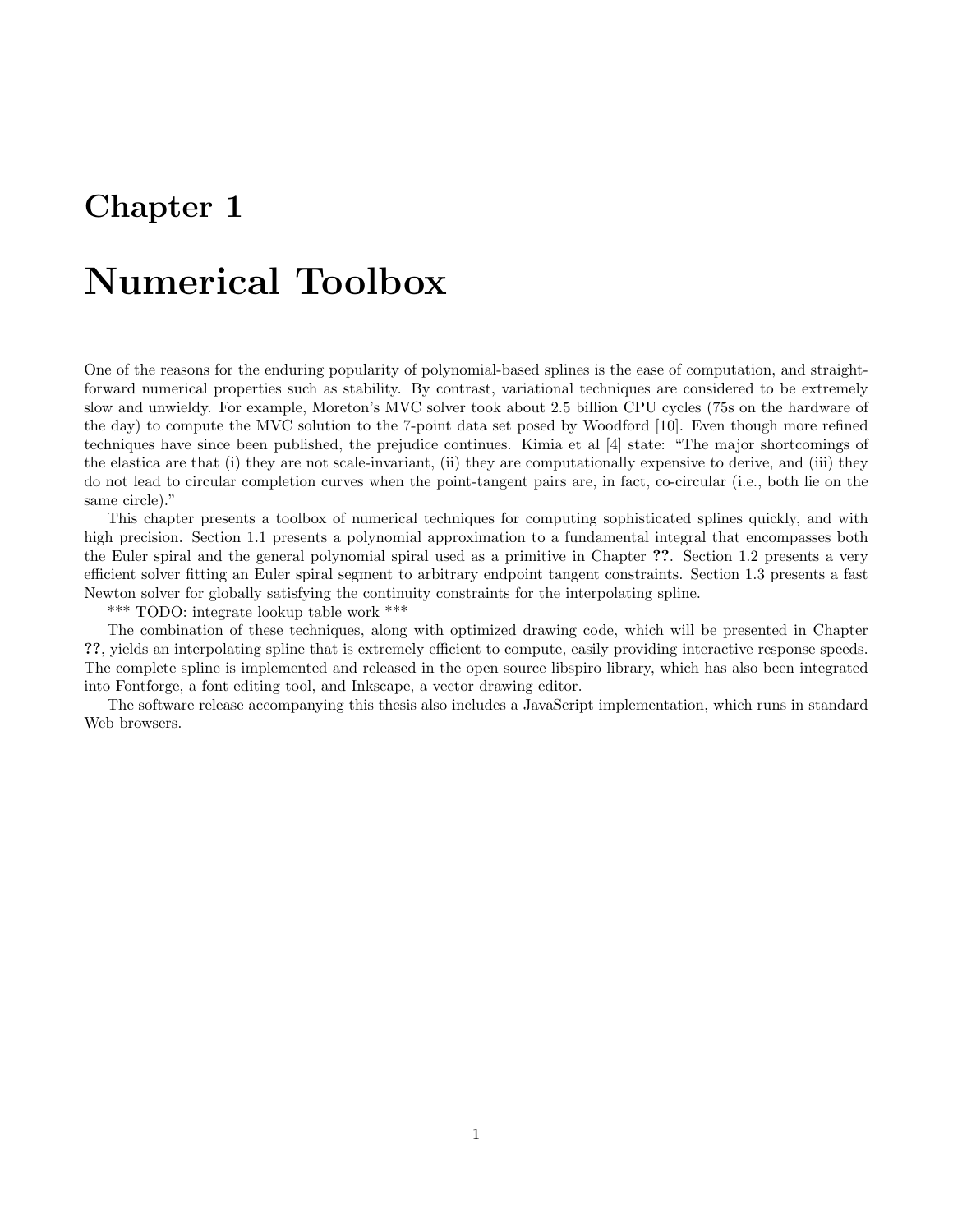## 1.1 Numerical integration of polynomial spirals

Almost all calculations involving polynomial spiral curves can be reduced to an evaluation of a single definite integral:

$$
spino(k_0, k_1, k_2, k_3) = \int_{-.5}^{.5} e^{i(k_0s + \frac{1}{2}k_1s^2 + \frac{1}{6}k_2s^3 + \frac{1}{24}k_3s^4)} ds \tag{1.1}
$$

Here,  $k_0...k_3$  are the curvature and its first three derivatives at the center of a curve segment of arclength 1. More generally (for an arbitrary degree polynomial),

$$
spin(\mathbf{k}) = \int_{-.5}^{.5} e^{i \sum_{0 \le j} \frac{1}{(j+1)!} k_j s^{j+1}} ds.
$$
 (1.2)

Fixing the limits to ±.5 simplifies the math and (as will be seen) creates symmetries which can be exploited to improve numerical accuracy, but does not lose generality. An integral over any limits can be expressed in terms of the spiro integral, as follows:

$$
\int_{s_0}^{s_1} e^{i(k_0s + \frac{1}{2}k_1s^2 + \frac{1}{6}k_2s^3 + \frac{1}{24}k_3s^4)} ds =
$$
\n
$$
(s_1 - s_0)e^{i(k_0s + \frac{1}{2}k_1s^2 + \frac{1}{6}k_2s^3 + \frac{1}{24}k_3s^4)}
$$
\n
$$
spino((s_1 - s_0)(k_0 + k_1s + \frac{1}{2}k_2s^2 + \frac{1}{6}k_3s^3),
$$
\n
$$
(s_1 - s_0)^2(k_1 + k_2s + \frac{1}{2}k_3s^2),
$$
\n
$$
(s_1 - s_0)^3(k_2 + k_3s),
$$
\n
$$
(s_1 - s_0)^4k_3),
$$
\nwhere  $s = \frac{s_0 + s_1}{2}$ 

Note that, as a special case of Equation 1.3, the classic Fresnel integrals also reduce readily to this integral.

$$
\int_0^s e^{it^2} dt = s e^{i\frac{s^2}{8}} spiro(\frac{s}{2}, s^2, 0, 0)
$$
\n(1.4)

The spiro integral can be thought of as analogous to the sine and cosine functions of the generalized polynomial spiral. This connection is clear when considering a circular arc.

$$
\frac{\sin x}{x} = spin(2s, 0, 0, 0) \tag{1.5}
$$

The absolute value of the spiro integral is the ratio of chord length to arc length of the curve segment (note that expressing this quantity as a ratio is invariant to scaling, and it is obviously invariant to rotation and translation as well). For a given curve segment with chord length  $\Delta x$ , the curvature and its derivatives along the curve (with arclength s normalized to the range  $[-.5, .5]$  are given by a simple formula:

$$
\kappa^{(j)}(s) = \left(\frac{|spin(\mathbf{k})|}{\Delta x}\right)^{j+1} \sum_{0 \le i} \frac{k_{i+j}}{(i+1)!} s^i \tag{1.6}
$$

#### 1.1.1 Polynomial approximation of the integral

There are a number of approaches to numerically computing an integral such as Equation 1.1. However, a straightforward numerical integration technique such as Runge-Kutte would converge only relatively slowly, requiring significant computation time to achieve high accuracy. The approach of this section is to compute polynomial approximations of the integral, keeping all terms up to a certain order and discarding the rest.

A key insight is that the angle  $\theta(s)$  is a straightforward polynomial function of s. Thus, to integrate  $e^{i\theta(s)}$ , take the Taylor's series expansion of  $e^x$ , substitute the polynomial  $i\theta(s)$  for x, and expand symbolically, keeping terms only up to the given order.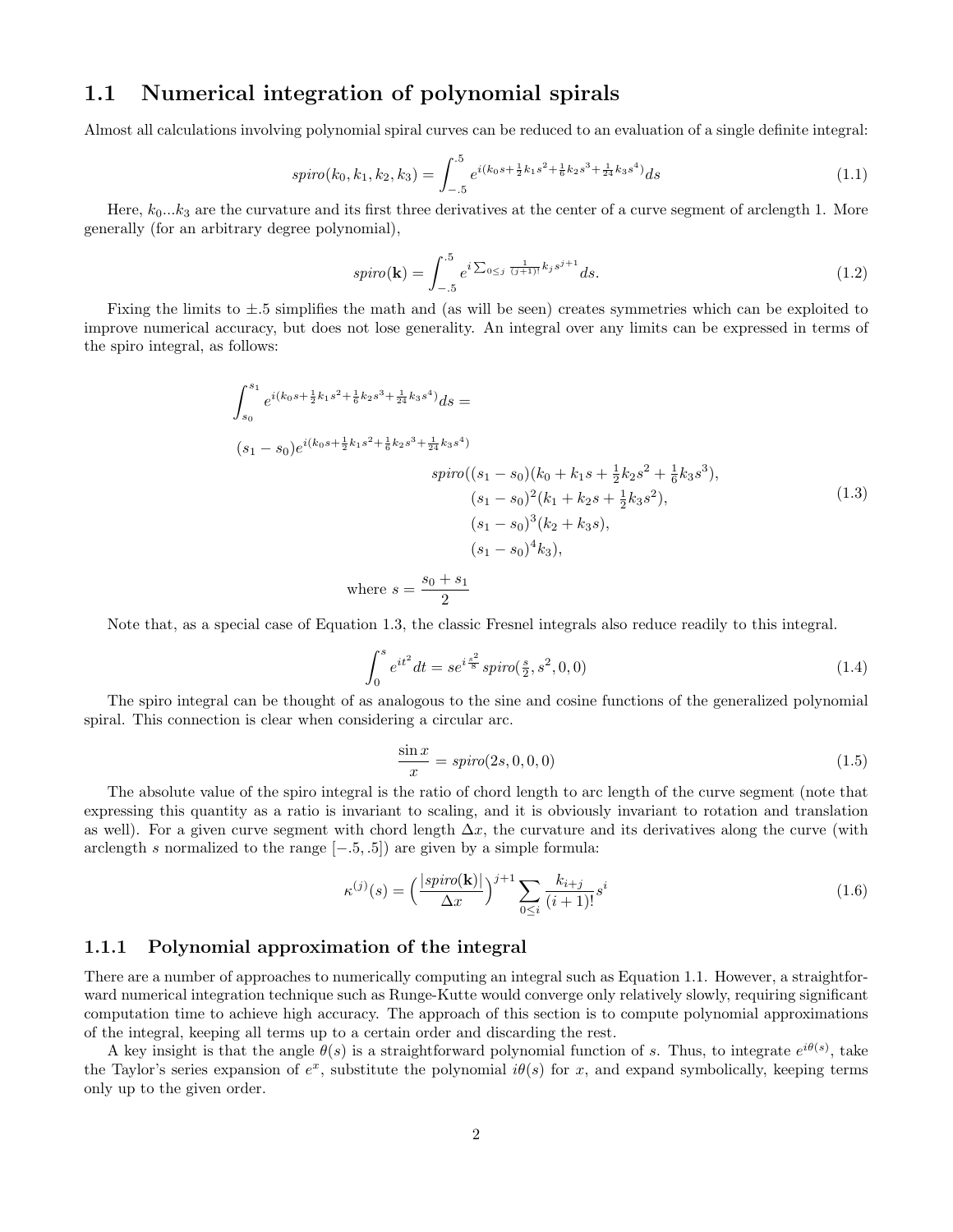$$
\theta(s) = k_0 s + \frac{k_1}{2} s^2 + \frac{k_2}{6} s^3 + \frac{k_3}{24} s^4 \tag{1.7}
$$

A worked example up to illustrate the process simpl

$$
e^{ix} = 1 + ix - \frac{1}{2}x^2 + O(x^3)
$$
\n(1.8)

Substituting  $x = \theta(s)$ , we get:

$$
e^{i\theta(s)} = 1 + ik_0 s - \frac{ik_1 - k_0^2}{2} s^2 + O(s^3)
$$
\n(1.9)

Integrating, we get:

$$
\int e^{i\theta(s)}ds = f(s) = s + \frac{ik_0}{2}s^2 - \frac{ik_1 - k_0^2}{6}s^3 + O(s^4)
$$
\n(1.10)

Evaluating  $f(0.5) - f(-0.5)$ , we find that all even polynomial terms (including  $s<sup>4</sup>$ ) drop out:

$$
f(0.5) - f(-0.5) \approx 1 + \frac{ik_1 - k_0^2}{24} \tag{1.11}
$$

Thus, as promised, fixing the limits of integration to  $\pm 0.5$  provides a symmetry that both decreases the number of terms to compute and also increases the accuracy by one degree.

Retaining all terms up to quartic yields an approximation not much more complicated. Note that this approximation actually uses all four parameters.

$$
\Delta x \approx 1 + \frac{ik_1 - k_0^2}{24} + \frac{ik_3 - 6ik_0^2k_1 + k_0^4 - 4k_0k_2 - 3k_1^2}{1920} \tag{1.12}
$$

#### 1.1.2 Higher order polynomial approximations

Higher order polynomials offer a good way to increase the accuracy of the approximation at modest cost. However, manually working out the coefficients becomes quite tedious. This section describes a technique for automatically generating code for an arbitrary polynomial degree.

For functions of a single variable, the Taylor's series expansion gives the coefficients of the approximating polynomial simply and unambiguously (it is, of course, possible to use refinements such as Chebysheff polynomials to redistribute the errors more evenly, but the underlying concept remains). Here, the task is to approximate a function of four parameters. It is possible to generalize the Taylor's series expansion to functions of more than one parameter, but a simplistic approach would result in a blowup of coefficients; for a function of four parameters, the number of coefficients grows quadratically with the order of the polynomial.

A more sophisticated approach is represent each successive  $x^j$  as a vector of polynomial coefficients. Because of the symmetries of the equation (many odd terms will drop out), for  $j \geq 3$ , it is most efficient to compute  $x^{j}$  by combining the vectors for  $x^{j-2}$  and  $x^2$ . Then, these polynomials are substituted into the Taylor's series expansion for  $e^x$ . A fully worked out example, for order 8, is given below: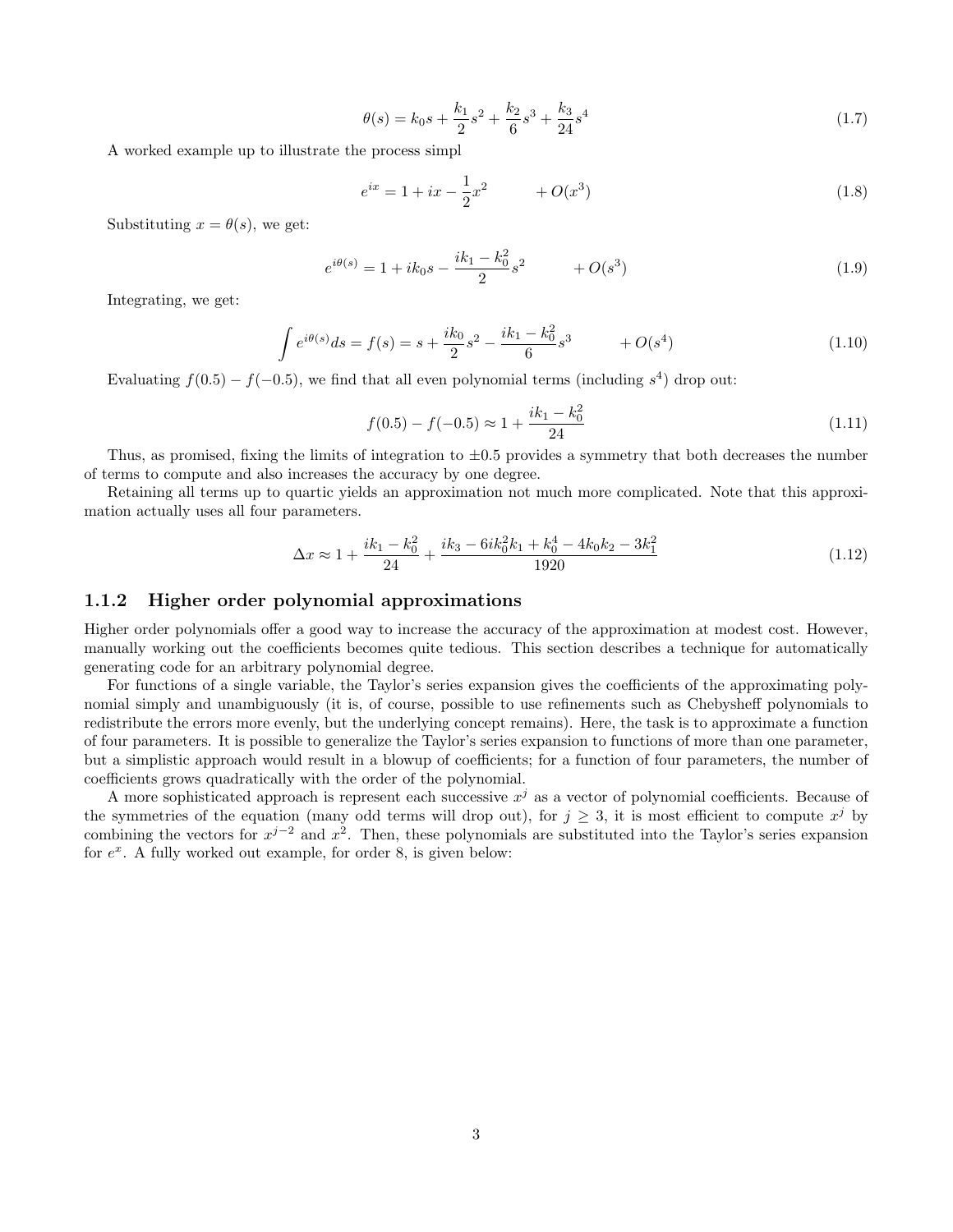$$
t_{11} = k_0
$$
\n
$$
t_{12} = \frac{k_1}{2}
$$
\n
$$
t_{13} = \frac{k_2}{6}
$$
\n
$$
t_{14} = \frac{5_2}{24}
$$
\n
$$
t_{22} = t_{11}^2
$$
\n
$$
t_{23} = 2t_{11}t_{12}
$$
\n
$$
t_{24} = 2t_{11}t_{13} + t_{12}^2
$$
\n
$$
t_{25} = 2(t_{11}t_{14} + t_{12}t_{13})
$$
\n
$$
t_{26} = 2t_{12}t_{14} + t_{13}^2
$$
\n
$$
t_{27} = 2t_{13}t_{14}
$$
\n
$$
t_{28} = t_{14}^2
$$
\n
$$
t_{34} = t_{22}t_{12} + t_{23}t_{11}
$$
\n
$$
t_{36} = t_{22}t_{14} + t_{23}t_{13} + t_{24}t_{12} + t_{25}t_{11}
$$
\n
$$
t_{38} = t_{24}t_{14} + t_{25}t_{13} + t_{26}t_{12} + t_{27}t_{11}
$$
\n
$$
t_{44} = t_{22}^2
$$
\n
$$
t_{45} = 2t_{22}t_{23}
$$
\n
$$
t_{46} = 2t_{22}t_{24} + t_{23}^2
$$
\n
$$
t_{47} = 2(t_{22}t_{25} + t_{23}t_{24})
$$
\n
$$
t_{48} = 2(t_{22}t_{26} + t_{23}t_{25}) + t_{24}^2
$$
\n
$$
t_{56} = t_{44}t_{12} + t_{45}t_{11}
$$
\n
$$
t_{58} = t_{44}t_{14} + t_{45}t_{13} + t_{46}t_{12} + t_{47}t_{11}
$$
\n
$$
t_{66} = t_{44}t_{22}
$$
\n
$$
t_{67} = t_{44}t_{23
$$

(1.13)

Obviously, for higher degrees, the formulas are too complex to be worked out by hand. The accompanying software distribution includes a utility, numintsynth.py, that synthesizes C code for an arbitrary degree. Asymptotically, the number of lines of code grows as  $O(n^2)$ , so for any reasonably low degree, the code is quite concise. Additionally, the structure of the dependency graph permits a high level of instruction-level parallelism, making the computation very efficient on typical CPUs.

#### 1.1.3 Hybrid approach

The higher order the polynomial, the more accurate the result. However, code complexity grows significantly, and for small angles, accurate results are possible with a low-order polynomial.

A hybrid approach is to implement a polynomial of fixed order, and use it for parameter values where the error is within tolerance. For parameter values outside this tolerance, subdivide. The range  $[-0.5, 0.5]$  is split into n equal subdivisions, each is evaluated using Equation 1.3, and the result is the sum of all such intervals.

The extreme case of an order-2 polynomial is equivalent to Euler integration. The code is simple, but convergence is expected to be poor.

The optimum order of polynomial is determined empirically. All even orders of polynomial between 2 and 16 were measured, and the accuracy plotted against CPU time. The results are shown in Figure 1.1.3, measured on a MacBook Pro with a 2.33GHz Core 2 Duo processor. Each successive datapoint doubles the total number of subdivisons. This particular plot is for evaluating  $spin(1, 2, 3, 4)$ , but other combinations of arguments all give similar results.

The  $n = 1$  case is relatively faster than  $n > 1$ , because no sine and cosine functions are needed for the subdivision. As can be seen, low order polynomials require a large number of subdivisions to provide accurate results. However, there is diminishing return as the order of the polynomial grows—while the number of intervals needed is decreased, the time needed to compute each one increases. As can be seen from the graph, orders greater than 12 don't improve overall performance significantly.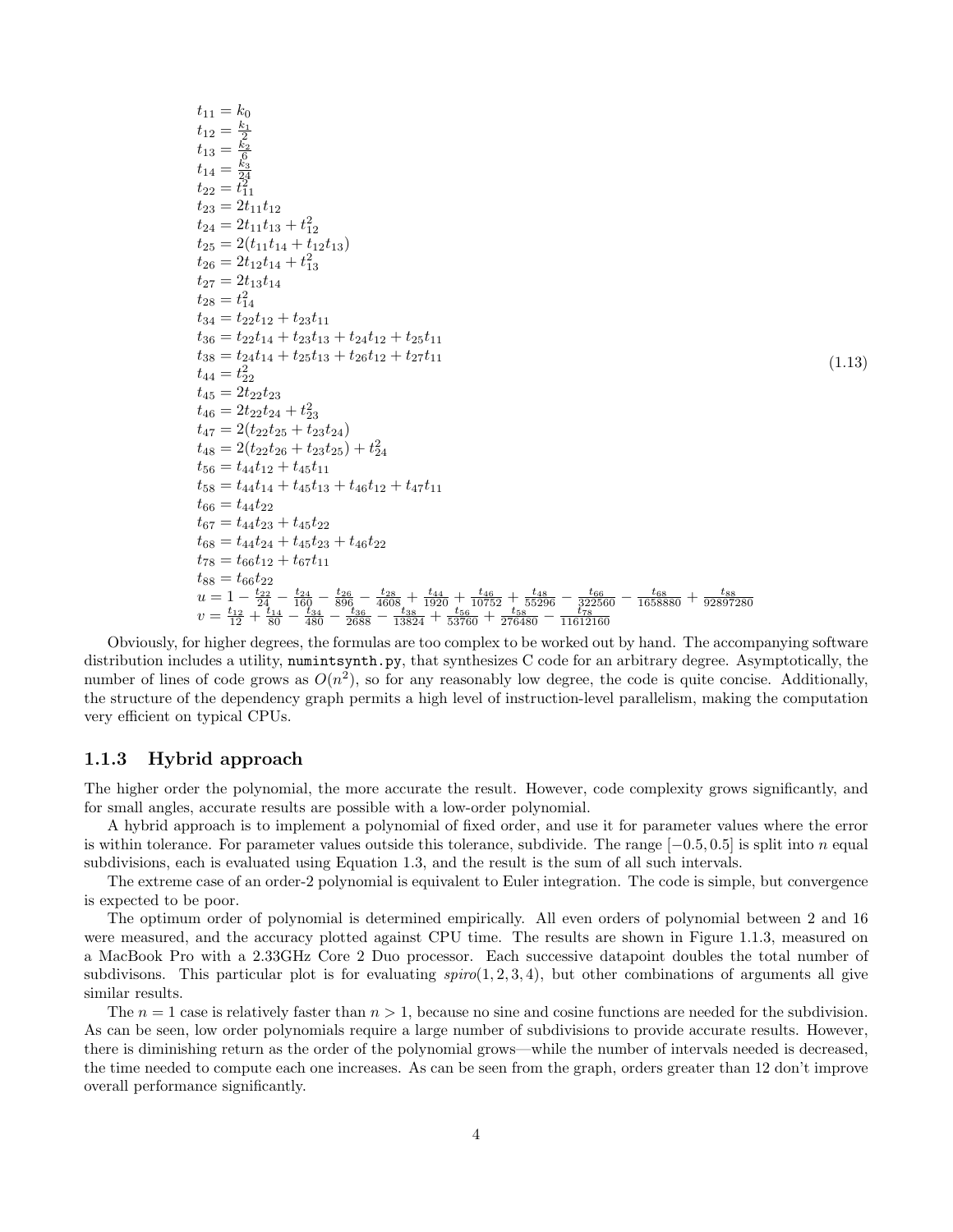

Figure 1.1: Precision vs timing for different integration strategies.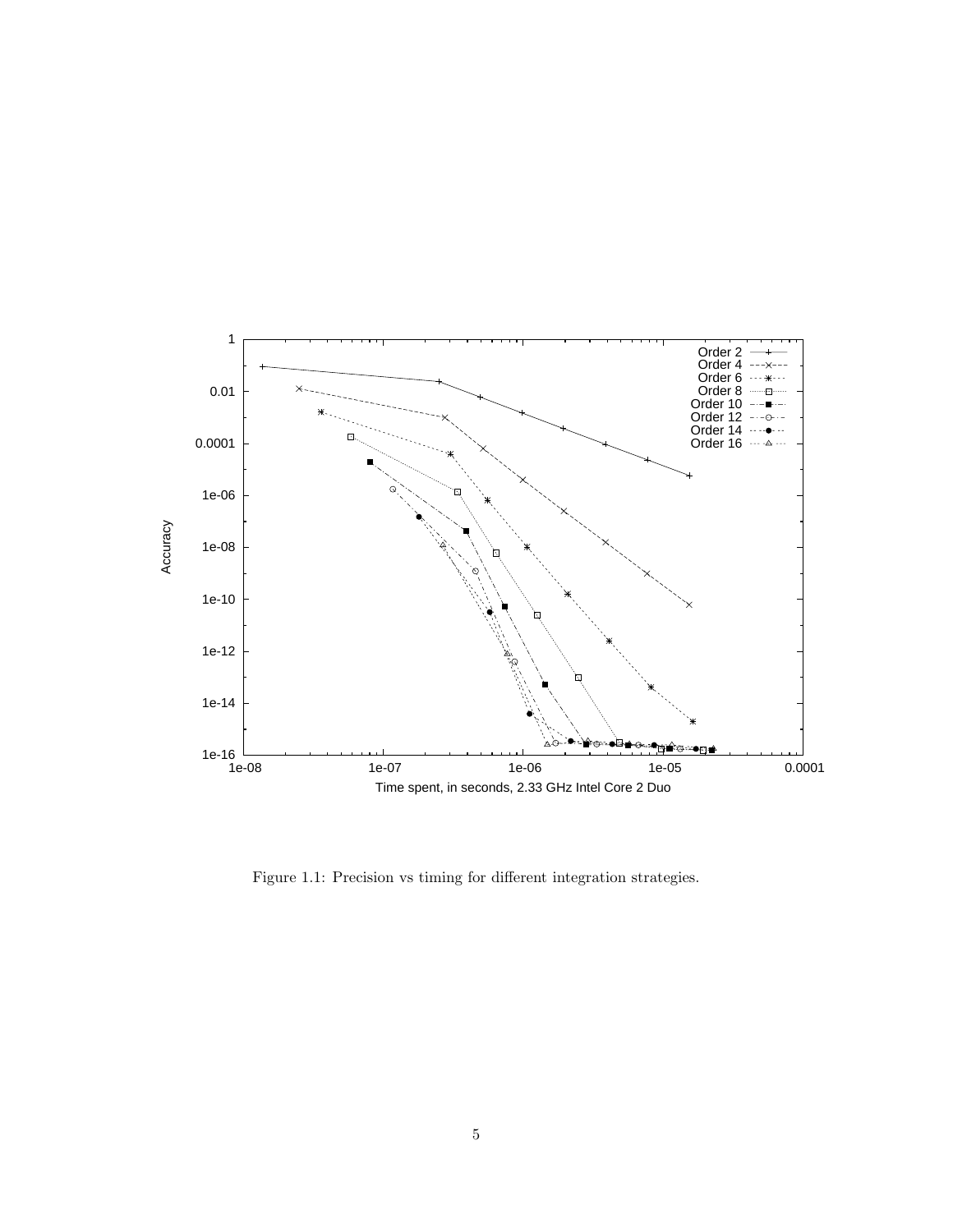An empirically determined estimate for the error of the order 12 spiro approximation is:

$$
|spino_{12}(k_0, k_1, k_2, k_3) - spino(k_0, k_1, k_2, k_3)| \approx (.006|k_0|^2 + .03|k_1| + .03|k_2|^{\frac{2}{3}} + .025|k_3|^{\frac{1}{2}})^6 \tag{1.14}
$$

With *n* subdivisions, the error scales approximately as  $n^{-12}$ . Thus, it should be straightforward to compute a value for any given precision.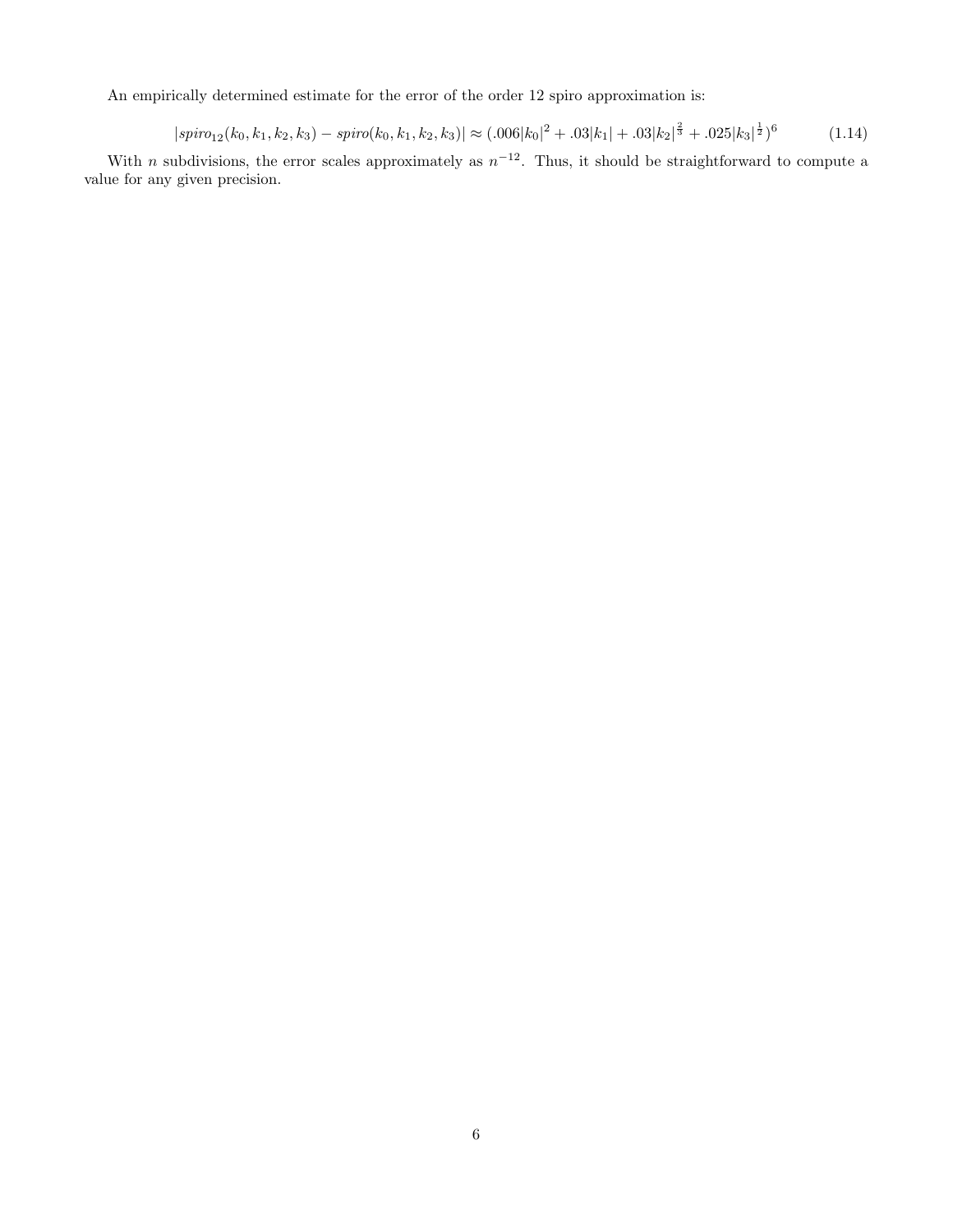

Figure 1.2: Determining Euler spiral parameters.

## 1.2 Determining Euler spiral parameters

One important primitive is to compute the parameters for Euler spiral segments, given a fixed chord length and tangents relative to the chord. This primitive is needed in the global determination of angles to satisfy the C2 curvature continuity constraints across knots, and is also independently of interest in vision applications, for computing a Euler spiral segment for use in shape completion.

There are quite a number of algorithms for this in the literature, the most detailed of which is given by Kimia et al[4]. Their solution represents the resulting curve in terms of two parameters:

$$
\kappa(s) = \gamma s + \kappa 0, \text{ with } 0 \le s \le L \tag{1.15}
$$

Numerically, their solution is complicated. They first construct a biarc to approximate the desired spiral segment, then use a gradient descent optimization method for the two parameters, computing the Euler spiral at each iteration.

Our solution is similar in many respects, but more direct; the biarc as an initial approximation is no longer needed. There are two key insights. First, by specifying the curvature of the curve from the middle, as opposed to one of the endpoints, one of the parameters has a closed-form solution. Second, it is easier to compute Euler spiral segments of fixed arclength than fixed chord length. Once that's done, scaling the resulting curve to fit the original chord length constraint does not affect the angle constraint.

We represent the curve to solve as:

$$
\kappa(s) = k_0 + k_1 s, \text{ with } -0.5 \le s \le 0.5 \tag{1.16}
$$

Integrating, and fixing  $\theta(0) = 0$ ,

$$
\theta(s) = k_0 s + \frac{k_1}{2} s^2 \tag{1.17}
$$

Again, the curve can be given in parametric form simply by integrating the angle:

$$
x(s) + iy(s) = \int_0^s e^{i\theta(t)} dt
$$
\n(1.18)

We note that the endpoint angles with respect to the chord can be represented in terms of the angle of the chord in this coordinate frame:

$$
\theta_0 = \psi - \theta(-.5) \tag{1.19}
$$

$$
\theta_1 = \theta(.5) - \psi, \text{ where} \tag{1.20}
$$

$$
\psi = \arctan \frac{y(.5) - y(-.5)}{x(.5) - x(-.5)}
$$
\n(1.21)

But the formula for  $\theta(s)$  is known (Equation 1.17), so: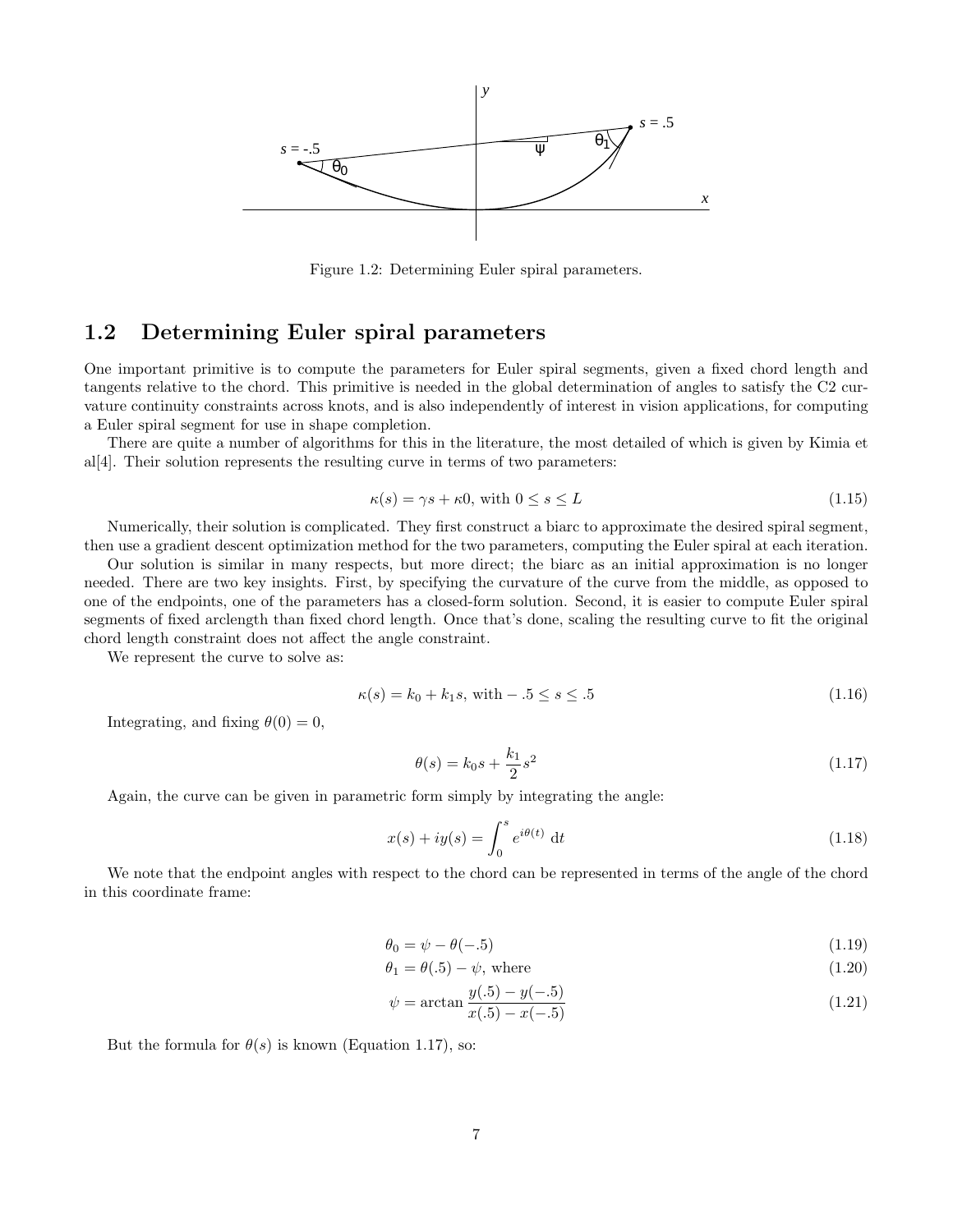$$
\theta_0 = \frac{k_0}{2} - \frac{k_1}{8} + \psi \tag{1.22}
$$

$$
\theta_1 = \frac{k_0}{2} + \frac{k_1}{8} - \psi \tag{1.23}
$$

From Equation 1.22 we can immediately solve for  $k_0$ :

$$
k_0 = \theta_0 + \theta_1 \tag{1.24}
$$

We have now reduced the search space to a single dimension,  $k_1$ . We will use a simple polynomial approximation to derive an initial guess, an approximate Newton-Raphson method to derive a second guess, and the secant method to further refine the approximation.

Using the small angle approximation  $e^{i\theta} \approx 1 + i\theta$ , Equation 1.18 becomes:

$$
x(s) + iy(s) \approx \int_0^s 1 + i\theta(t) dt
$$
  
=  $s + i\left(\frac{k_0}{2}s^2 + \frac{k_1}{6}s^3\right)$  (1.25)

Combining Equations 1.21 and 1.25 (note the cancellation of even terms, just as for the integration in the previous subsection),

$$
x(.5) - x(-.5) \approx 1\tag{1.26}
$$

$$
y(.5) - y(-.5) \approx \frac{k_1}{24} \tag{1.27}
$$

$$
\psi \approx \arctan \frac{k_1}{24} \tag{1.28}
$$

Applying the small angle assumption  $\arctan \theta \approx \theta$  and substituting Equation 1.22,

$$
\theta_0 \approx \frac{k_0}{2} - \frac{k_1}{12} \tag{1.29}
$$

$$
\theta_1 \approx \frac{k_0}{2} + \frac{k_1}{12} \tag{1.30}
$$

Thus, we can derive a good approximation to  $k_1$ :

$$
k_1 \approx 6(\theta_1 - \theta_0) \tag{1.31}
$$

This approximation may be sufficient for low-precision applications. A considerably more accurate technique is to the secant method, which excels at finding the roots of nearly-linear one-dimensional functions. In this application, the function to be solved is angle error as a function of  $k_1$ , with  $\theta_0$  and  $\theta_1$  given.

The secant method needs two initial guesses. For the first, we choose  $k_1 = 0$ , simply because the angle error is trivial to calculate at that value. For the second guess, the approximation of equation 1.31 works well for  $\theta_0 + \theta_1 < 6$ or so, but as this value approaches  $2\pi$ , it significantly overestimates  $k_1$  and sometimes fails to converge. The guess  $6(\theta_1-\theta_0)(1-\frac{\theta_0+\theta_1}{2\pi})^3$  has been found to guarantee convergence for all  $\theta_0+\theta_1< 2\pi$ , and is also slightly more accurate, thus requiring fewer iterations to converge to a given precision.

Complete code for this method is appealingly concise; the Python version (shown in Figure 1.3) is only a dozen lines of code. Further, only a small handful of iterations is required to approach floating-point accuracy across the range, and a mere two or three for small angles. Given fast code for evaluating the spiro function, this approach is efficient indeed.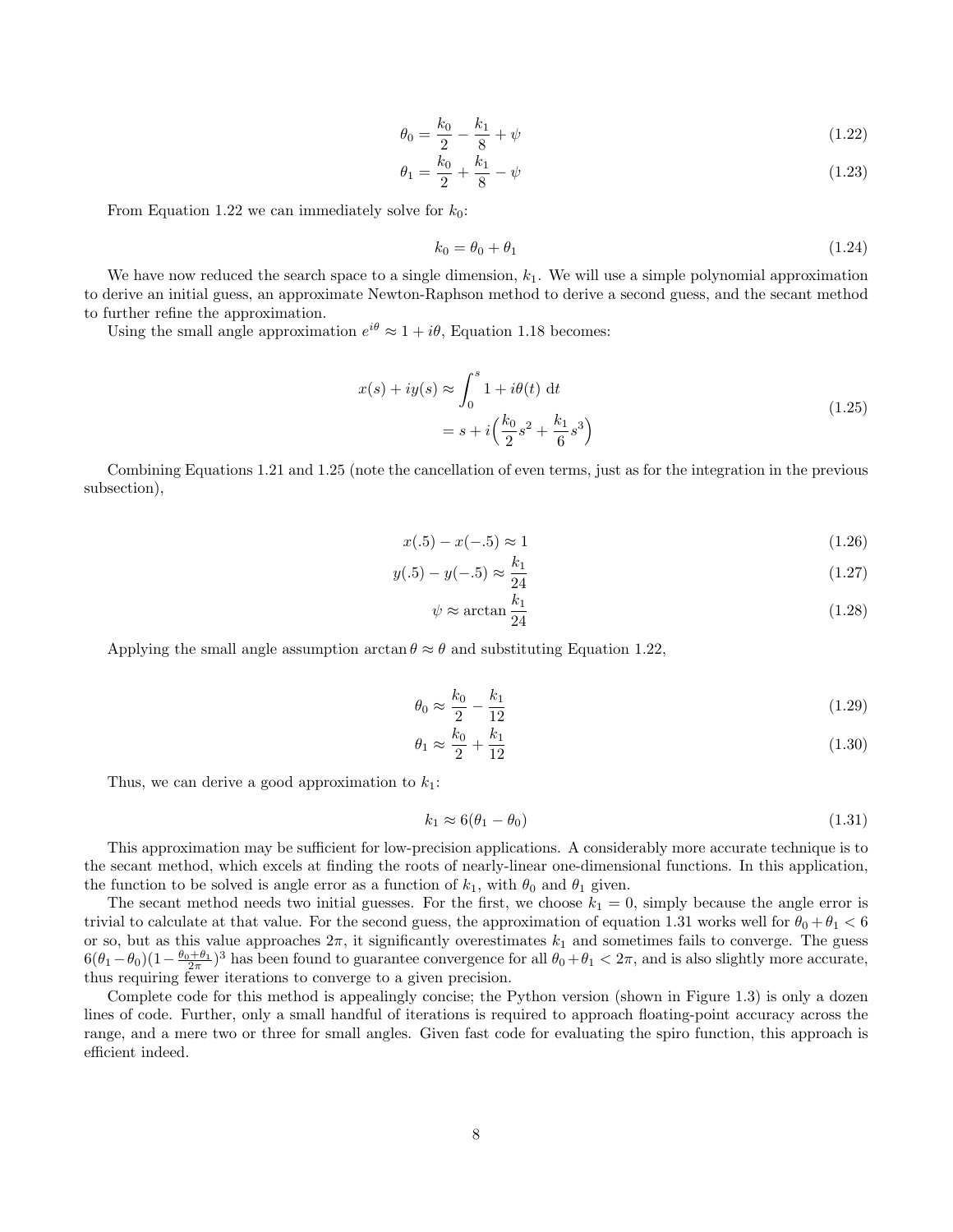```
def fit_euler(th0, th1):
k1<sub>-old</sub> = 0
 e-old = th1 - th0k0 = th0 + th1k1 = 6 * (1 - ((.5 / pi) * k0) ** 3) * e\_oldfor i in range(10):
     x, y = spiro(k0, k1, 0, 0)
     e = (th1 - th0) + 2 * atan2(y, x) - .25 * k1if abs(e) < 1e-9: break
     k1_old, e_old, k1 = k1, e, k1 + (k1_old - k1) * e / (e - e_old)
 return k0, k1
```
Figure 1.3: Python code for computing Euler spiral parameters.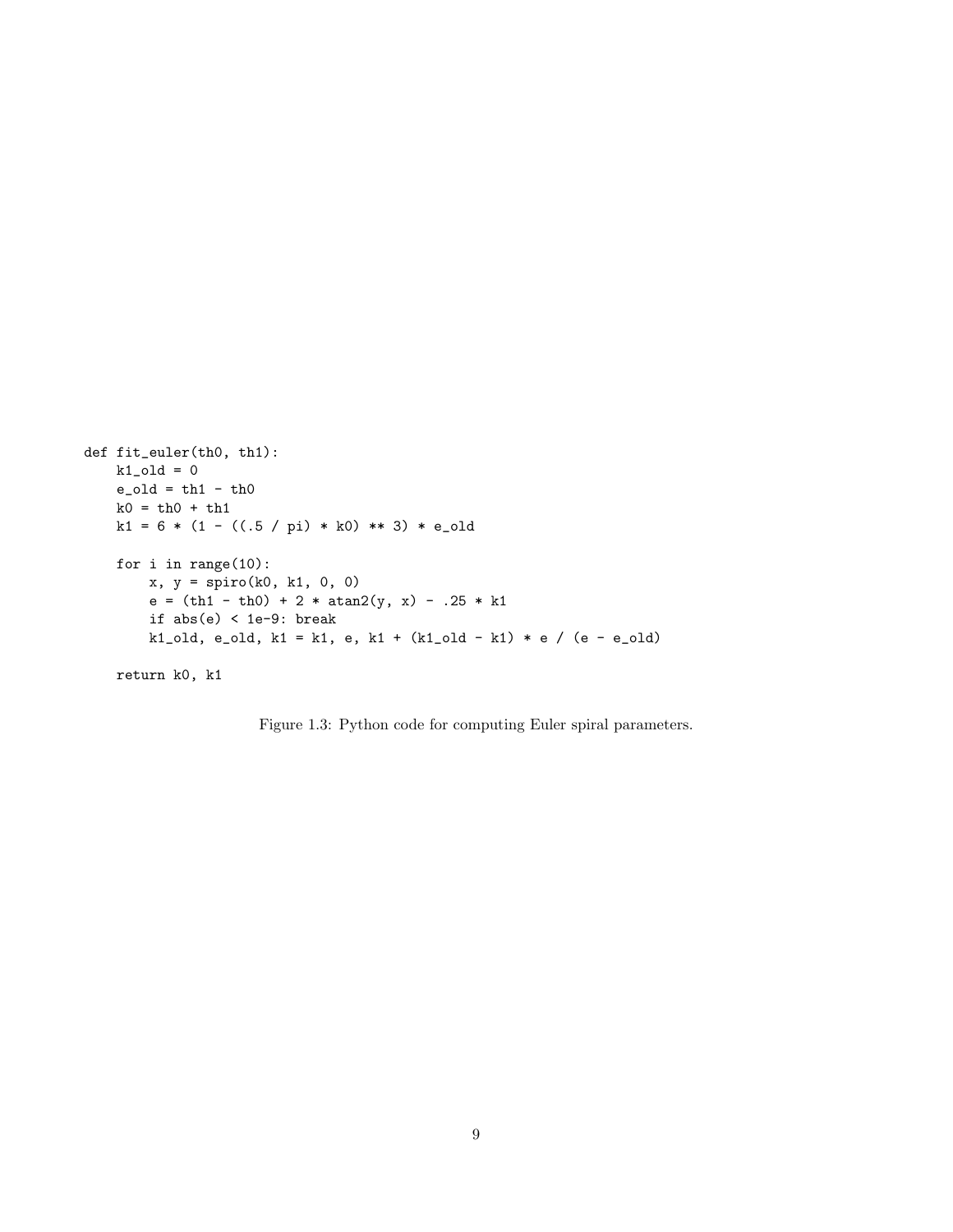### 1.3 Global constraint solver

A common problem in computing interpolating splines is solving a global system of constraints. For example, in the framework of two-parameter extensible splines, the constraints are curvature continuity across control points. Other splines may demand a more complex set of constraints, such as the generalized four-parameter splines of Section ??.

Most generally, the goal of the solver is to produce a vector of parameters, such that all the stated constraints are met. Most often, the relationship between the parameters and the corresponding constraints is *nearly linear*. For example, as demonstrated in Section 1.2, in the small angle approximation the relationship between endpoint tangent angles and curvature is given by linear Equations 1.29. Thus, one viable approach is to express the relationship between the parameters and constraints as a matrix, and solve it numerically. Hobby's spline [3] uses this approach, and achieves approximate  $G^2$ -continuity. The resulting matrix is tridiagonal, which admits a particularly fast  $O(n)$ and simple solution.

However, this approach yields only an approximate solution, and as the bending angles increase, so do the curvature discontinuities in the resulting spline. A good general approach is to use Newton iteration on the entire vector parameters, using the Jacobian matrix of partial derivatives to refine each iteration. When a solution exists, convergence is quadratic, and experience shows that three or four iterations tend to be sufficient. This general technique resurfaces a number of times in the literature, including Malcolm [5], Stoer [9], and Edwards [1], the latter being an especially clear and general explication of using Newton-style iteration to solve nonlinear splines.

Newton iteration is one of the most efficient techniques, but far from the only workable approach. Since many of the splines are expressed in terms of minimizing an energy functional, a number of researchers use a gradient descent approach, such as Glass [2], and, more recently, Moreton [6]. However, gradient descent solvers tend to be much slower than Newton approaches. For example, Moreton's conjugate gradient solver for MVC curves took 137 iterations, and 75 seconds, to compute the optimal solution to a 7 point spline [6, p. 99]. By contrast, the techniques in this chapter easily achieve interactive speeds even in a JavaScript implementation that runs in standard Web browsers.

#### 1.3.1 Two-parameter solver

For two-parameter splines, the solution is particularly easy. The vector of parameters is the tangent angle at each control point, and the constraints represent  $G^2$ -continuity across control points. Thus, the vector to be solved consists of the difference in curvature across each control point.

The vector of tangent angles is initialized to some reasonable values (in our implementation, the initial angles are those assigned by Séquin, Lee, and Yen's circle spline [8], although likely a simpler approach would suffice). At each iteration, the curvatures at the endpoints of each segment are computed  $(\kappa_i^l)$  representing the curvature at the left endpoint of segment i, and  $\kappa_i^r$  the curvature at the right). The differences in curvature  $\Delta \kappa_i = \kappa_i^r - \kappa_{i+1}^l$  form the error vector. At the same time, the Jacobian matrix represent the partial derivatives of the error vector with respect to the tangent angles:

$$
J_{ij} = \frac{\partial \Delta \kappa_i}{\partial \theta_j} \tag{1.32}
$$

Then, a correction vector  $\Delta\theta$  is obtained, by solving the Jacobian matrix for the given error vector. Since the Jacobian matrix is tridiagonal, the solution is very fast.

$$
\Delta \theta = \mathbf{J}^{-1} \Delta \kappa \tag{1.33}
$$

Finally, the  $\theta_i$  values are updated for the next iteration. In all cases but the most extreme, the new value is just  $\theta_i + \Delta\theta_i$ . When bending angles are very large, this iteration can fail, and a second pass is attempted, using only half  $\Delta\theta_i$  as the update; convergence is then only linear rather than quadratic, but it is more robust.

While each segment is specified by two parameters, this solver is written in terms of one parameter per control point, the tangent angle. This approach guarantees  $G<sup>1</sup>$ -continuity by construction, as the same tangent is used on both sides of a control point.

One approach to determining the second parameter is to use an additional local solver, determining the two spiral parameters from the two tangent endpoints. For the Euler spiral spline, this local solver is described in Section 1.2. Another approach is to precompute a two-dimensional lookup table with the values.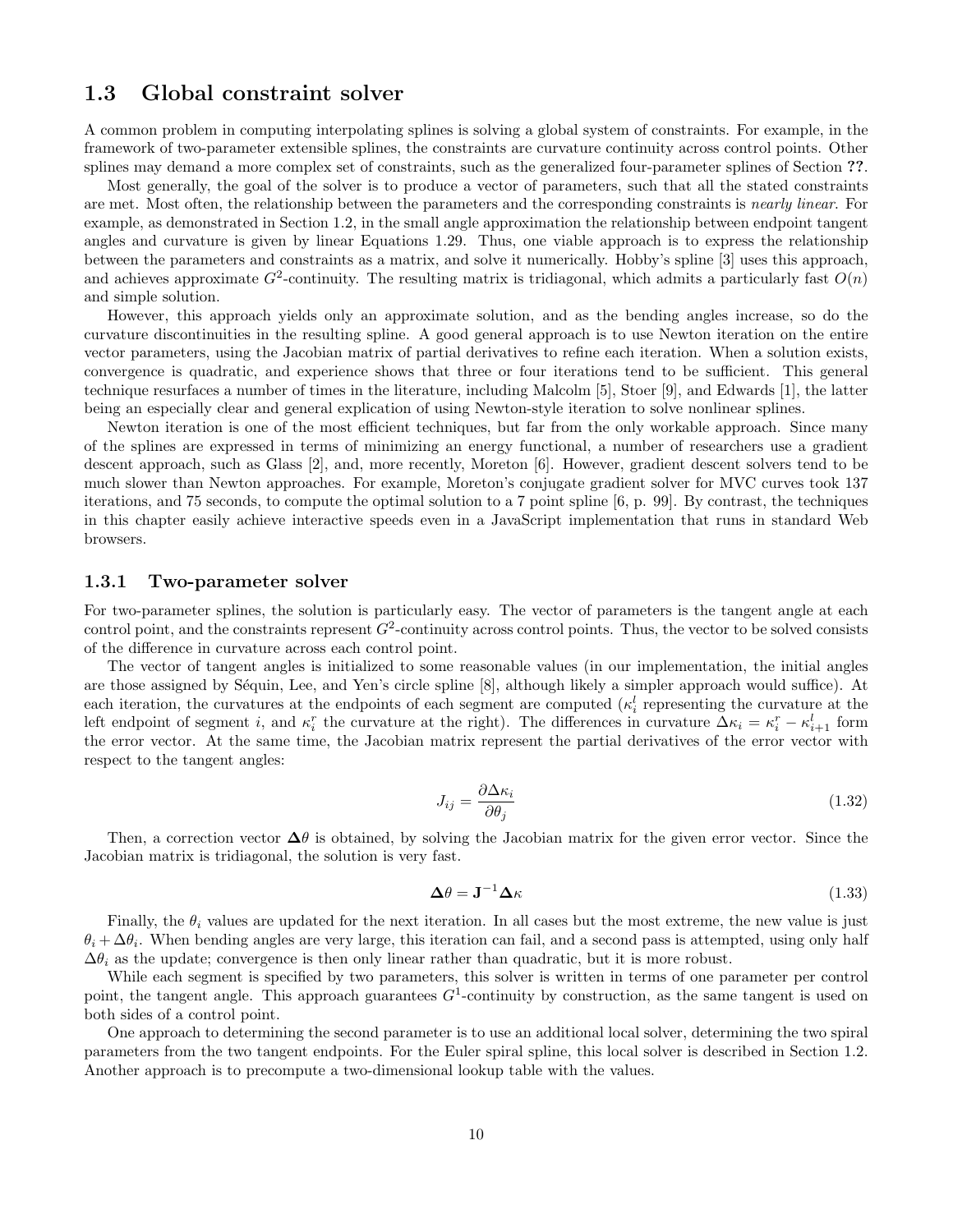In the software distribution, the clearest and most robust implementation of this solver is in spiro.js. The top-level Newton iteration is contained in refine euler, the computation of the coefficients of the Jacobian matrix is in get jacobian g2, and the solution of the matrix uses the generic band diagonal solver bandec and banbks, adapted from Numerical Recipes [7].

### 1.4 Four-parameter solver

The same general approach is used for four-parameter splines, but the layout of parameters is a bit different. For one, the solver directly computes all parameters of each segment of the spline, rather than using a two-stage approach. This solver implements the general constraints as described in Section ??.

The inner loop for computing the error vector is essentially a spiro integral (see Section 1.1). For the Jacobian matrix, for simplicity we use central differencing to compute the partial derivatives, even though an analytical technique would also be feasible.

Each constraint gets one element in the error vector and one row in the Jacobian matrix. For a constraint of the form, say  $\kappa_2'' = \kappa_3''$ , the entry in the error vector is the deviation from that equality, in this case  $\kappa_2'' - \kappa_3''$ . Each column in the Jacobian matrix represents one parameter of the polynomial spline, i.e. there are four times as many columns as curve segments. For the system to be well-determined, there must be an equal number of (linearly independent) constraints as parameters, i.e. the Jacobian matrix must be square. Thus, the constraints described in ?? are carefully designed to make the count come out even. In particular, for a sequence of  $G^2$ -continuous curve points, additional constraints zero out the higher-order derivatives of the polynomial spline, so that the resulting curve segments are segments of the Euler spiral.

The open-source libspiro package contains an efficient C implementation of this solver, the numerical methods being contained in spiro.c. The outer loop of the Newton iteration is contained in spiro iter, with the computation of the Jacobian matrix in compute pderivs, and the solution of the matrix in bandec11 and banbks11, again adapted from Numerical Recipes, specialized to the size of the band.

An example of the four-parameter solver at work is shown in Figure 1.4. The first iteration (i.e. the linear approximation) is the thin red curve, and the second is in green. By the third iteration, the constraints are satisfied to within visual tolerance.

In practice, both solvers run efficiently and robustly. For the same problem, the two-parameter solver is a bit more robust than the four-parameter, but of course the latter is much more general and can solve a much wider class of spline problems.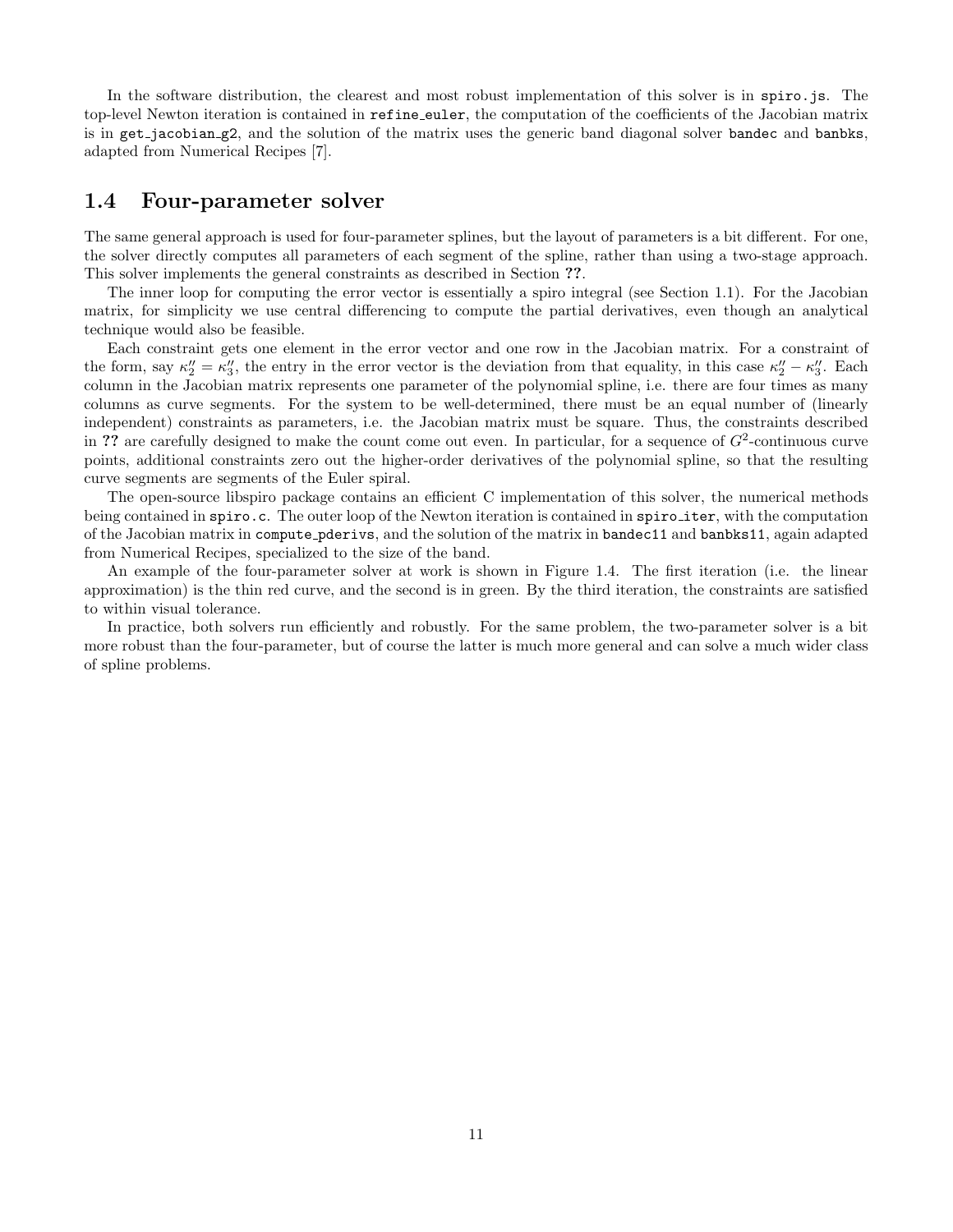

Figure 1.4: Example of four-parameter solver.